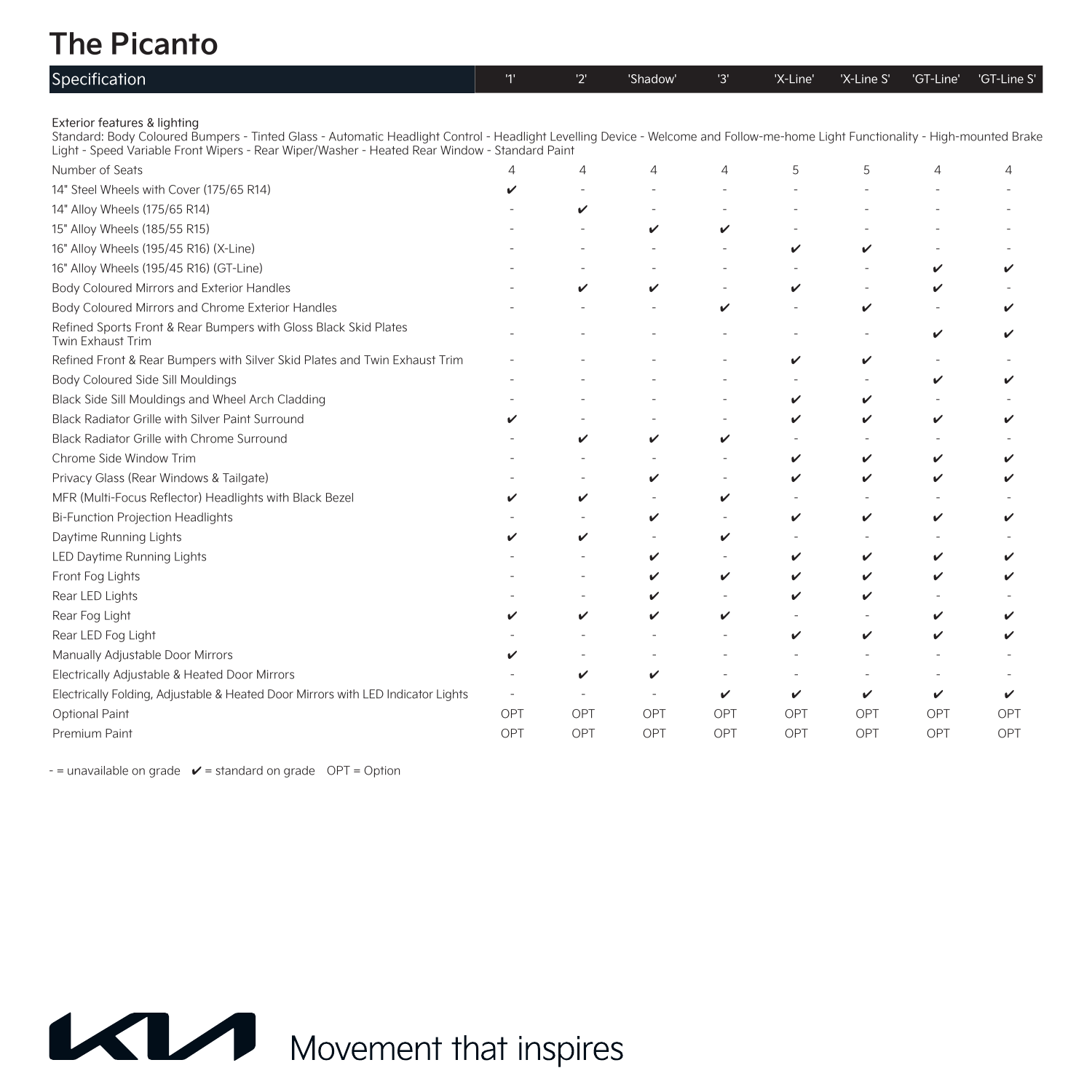| Specification                                                                                                                                                                                                                                                                                           | 11 | '2' | 'Shadow' | '3' | 'X-Line' | 'X-Line S' | 'GT-Line' | 'GT-Line S' |
|---------------------------------------------------------------------------------------------------------------------------------------------------------------------------------------------------------------------------------------------------------------------------------------------------------|----|-----|----------|-----|----------|------------|-----------|-------------|
| Interior design & comfort                                                                                                                                                                                                                                                                               |    |     |          |     |          |            |           |             |
| Standard: Sliding & Reclining Front Seats - Tilt Steering Wheel Adjustment - Steering Wheel Mounted Controls                                                                                                                                                                                            |    |     |          |     |          |            |           |             |
| <b>Black Cloth Upholstery</b>                                                                                                                                                                                                                                                                           |    |     |          |     |          |            |           |             |
| Premium Black Cloth Upholstery                                                                                                                                                                                                                                                                          |    |     |          | v   |          |            |           |             |
| Black and Red Faux Leather Upholstery                                                                                                                                                                                                                                                                   |    |     |          |     |          |            | v         |             |
| Black Faux Leather Upholstery with Light Grey Stitching                                                                                                                                                                                                                                                 |    |     | ✓        |     |          |            |           |             |
| Black Faux Leather Upholstery with Green Stitching                                                                                                                                                                                                                                                      |    |     |          |     | v        |            |           |             |
| Driver's Seat Height Adjustment                                                                                                                                                                                                                                                                         |    | ✓   | v        | v   | v        |            | v         |             |
| <b>Heated Front Seats</b>                                                                                                                                                                                                                                                                               |    |     |          |     |          |            |           |             |
| <b>Heated Steering Wheel</b>                                                                                                                                                                                                                                                                            |    |     |          |     |          |            |           |             |
| Leather Trimmed Steering Wheel with Leather Trimmed Gearshift                                                                                                                                                                                                                                           |    | ✓   | v        | v   | v        | ✓          | v         |             |
| D-Cut Steering Wheel with Green (X-Line) or Red (GT-Line) Stitching                                                                                                                                                                                                                                     |    |     |          |     | ✓        | ✓          | v         |             |
| <b>Black Interior Door Handles</b>                                                                                                                                                                                                                                                                      |    |     |          |     |          |            |           |             |
| Silver Paint Finished Interior Door Handles                                                                                                                                                                                                                                                             |    | ✓   |          | v   |          |            |           |             |
| Satin Chrome Interior Door Handles                                                                                                                                                                                                                                                                      |    |     | v        |     | v        | v          | v         |             |
| High Gloss Lower Centre Fascia Trim, Door Armrest and Air Vents                                                                                                                                                                                                                                         |    | ✓   | ✓        |     |          |            |           |             |
| Black & Red Accents, Front Door Armrest                                                                                                                                                                                                                                                                 |    |     |          |     |          |            |           |             |
| Silver & Green Accents, Door Armrest, Lower Centre Console Trim and Air Vents                                                                                                                                                                                                                           |    |     |          |     |          | ✓          |           |             |
| Air Conditioning                                                                                                                                                                                                                                                                                        |    | v   | V        |     | ✓        |            | v         |             |
| Automatic Air Conditioning                                                                                                                                                                                                                                                                              |    |     |          | ✓   |          | v          |           |             |
| Front Electric Windows with Driver's Auto Up/Down Function                                                                                                                                                                                                                                              |    |     |          |     |          |            |           |             |
| Front & Rear Electric Windows with Driver's Auto Up/Down Function                                                                                                                                                                                                                                       |    | v   | v        | ✓   | v        | v          | v         |             |
| Remote Central Door Locking & Fold-away Key                                                                                                                                                                                                                                                             |    | ✓   | v        |     | v        |            | v         |             |
| Smart Key with Engine Start/Stop Button                                                                                                                                                                                                                                                                 |    |     |          |     |          | v          |           |             |
| Cruise Control & Speed Limiter                                                                                                                                                                                                                                                                          |    |     |          | ✓   |          | v          |           |             |
| <b>Metal Pedals</b>                                                                                                                                                                                                                                                                                     |    |     |          |     | ✓        |            |           |             |
| Storage, versatility & interior lighting<br>Standard: 60:40 Split Folding 2nd Row Seats - 3 x Passenger Assist Grips - 1 x Coat Hook (Rear) - Front 12V Power Socket - Glovebox - Centre Console Cupholders - Front Cabin Light -<br>Tyre Mobility Kit - Luggage Area Light - Luggage Area Parcel Shelf |    |     |          |     |          |            |           |             |
| Front Passenger Seatback Pocket                                                                                                                                                                                                                                                                         |    |     |          |     |          |            |           |             |
| Centre Console with Storage Box and Sliding Armrest                                                                                                                                                                                                                                                     |    |     | ✓        | ✓   | v        | ✓          | v         |             |
| Driver & Front Passenger Sunvisors with Vanity Mirror                                                                                                                                                                                                                                                   |    | v   |          |     |          |            |           |             |
| Driver & Front Passenger Sunvisors with Vanity Mirror (Illuminated Driver's Side)                                                                                                                                                                                                                       |    |     |          |     |          |            |           |             |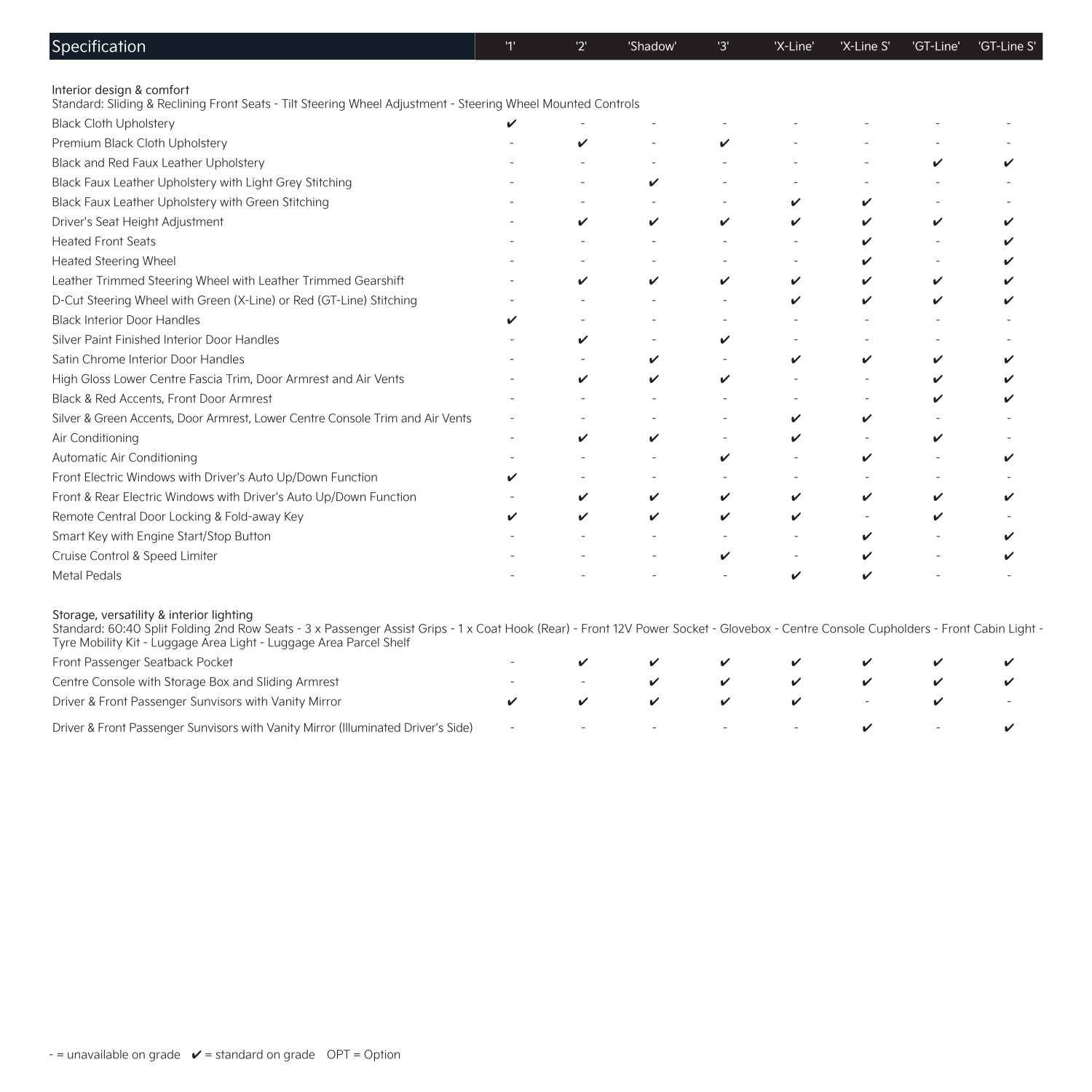| Specification                                                                                                                                                                                                                                                                                                                                                                                                           |      | יכי | 'Shadow' | '3' | 'X-Line' | 'X-Line S' | 'GT-Line' | 'GT-Line S' |
|-------------------------------------------------------------------------------------------------------------------------------------------------------------------------------------------------------------------------------------------------------------------------------------------------------------------------------------------------------------------------------------------------------------------------|------|-----|----------|-----|----------|------------|-----------|-------------|
|                                                                                                                                                                                                                                                                                                                                                                                                                         |      |     |          |     |          |            |           |             |
| Audio, communication & information<br>Standard: Bluetooth® with Music Streaming - USB Port for Connection of a Media Device - Tachometer - Trip Computer - External Temperature Display                                                                                                                                                                                                                                 |      |     |          |     |          |            |           |             |
| 2-speaker audio System                                                                                                                                                                                                                                                                                                                                                                                                  | ✓    |     |          |     |          |            |           |             |
| 4-speaker audio System                                                                                                                                                                                                                                                                                                                                                                                                  |      | v   |          |     |          |            |           |             |
| 6-speaker audio System                                                                                                                                                                                                                                                                                                                                                                                                  |      |     | v        | ✓   | v        | ✓          |           |             |
| 3.8" Monochrome Audio display                                                                                                                                                                                                                                                                                                                                                                                           |      | ✓   |          |     |          |            |           |             |
| 8" Touchscreen Display                                                                                                                                                                                                                                                                                                                                                                                                  |      |     | v        |     | v        |            |           |             |
| 8" Touchscreen Satellite Navigation                                                                                                                                                                                                                                                                                                                                                                                     |      |     |          | ✓   |          | ✓          |           |             |
| Free 7-year Kia Connect (UVO) services                                                                                                                                                                                                                                                                                                                                                                                  |      |     |          |     |          | ✓          |           |             |
| Reversing Camera System with Dynamic Guidelines (Integrated into<br>Centre Fascia Screen)                                                                                                                                                                                                                                                                                                                               |      |     | ✓        | ✓   | v        | ✓          | ✓         |             |
| Apple CarPlay™ with voice control**                                                                                                                                                                                                                                                                                                                                                                                     |      |     | ✓        | ✓   | ✓        | ✓          |           |             |
| Android Auto <sup>™</sup> with voice control**                                                                                                                                                                                                                                                                                                                                                                          |      |     | v        |     | ✓        | v          | ✓         |             |
| Wireless Mobile Phone Charger                                                                                                                                                                                                                                                                                                                                                                                           |      |     |          |     |          | ✓          |           |             |
| 2.6" Monochrome Cluster Display                                                                                                                                                                                                                                                                                                                                                                                         |      |     |          |     |          |            |           |             |
| 4.2" Supervision Monochrome Cluster Display                                                                                                                                                                                                                                                                                                                                                                             | OPT△ | v   | ✓        | ✓   | v        | ✓          | ✓         |             |
| Rear Parking Sensors*                                                                                                                                                                                                                                                                                                                                                                                                   |      |     |          |     | ✓        | ✓          |           |             |
| Active safety & driving dynamics<br>Standard: ABS with Electronic Brakeforce Distribution (EBD) & Brake-Assist System (BAS) - Electronic Stability Control (ESC) & Vehicle Stability Management (VSM) - Torque Vectoring<br>Brake Based & Straight-Line Stability (SLS) - Hill-start Assist Control (HAC) - Emergency Stop Signalling (ESS) - Tyre Pressure Monitoring System (TPMS) - Motor Driven Power Steering      |      |     |          |     |          |            |           |             |
| Forward Collision-Avoidance Assist (FCA) City                                                                                                                                                                                                                                                                                                                                                                           | OPT△ |     |          |     |          |            |           |             |
| Passive safety<br>Standard: Twin Front Airbags - Front Passenger Airbag Cut-off Switch - Twin Side Airbags (Front) - Twin Curtain Airbags - Side Impact Protection System - All-round Height Adjustable<br>Headrests - All-round 3-Point Seatbelts - Front Seatbelt Pre-tensioners & Load-limiters - Seatbelt Reminder Warning - ISOFIX Child Seat Top Tethers & Anchor Fixings - Impact Sensing<br>Auto Door Unlocking |      |     |          |     |          |            |           |             |
| Front Seatbelt Height Adjusters                                                                                                                                                                                                                                                                                                                                                                                         |      |     |          |     |          |            |           |             |
| Security<br>Standard: Anti-Theft Alarm System - Engine Immobiliser - Visible Vehicle Identification No. (VIN) - Child Safety Rear Door Locks                                                                                                                                                                                                                                                                            |      |     |          |     |          |            |           |             |
| Locking Wheel Nuts                                                                                                                                                                                                                                                                                                                                                                                                      |      |     |          |     |          |            |           |             |
| Speed Sensing Auto Door Locking                                                                                                                                                                                                                                                                                                                                                                                         | OPT△ | ✓   | ✓        |     | ✓        |            |           |             |

 $-$  = unavailable on grade  $\mathscr V$  = standard on grade  $\mathcal OPT = \mathcal O$ ption

\*Parking Sensors may not match exterior body colour

\*\*Apple Car Play™/Android Auto™/Kia Connect (UVO) - compatibility and functions may vary due to the model year of mobile device and the version of software installed ∆Advanced Driving Assistance Pack (ADAP), comprises of FCA and Supervision Cluster. Option available for £350 (inc. VAT) on trim where not standard.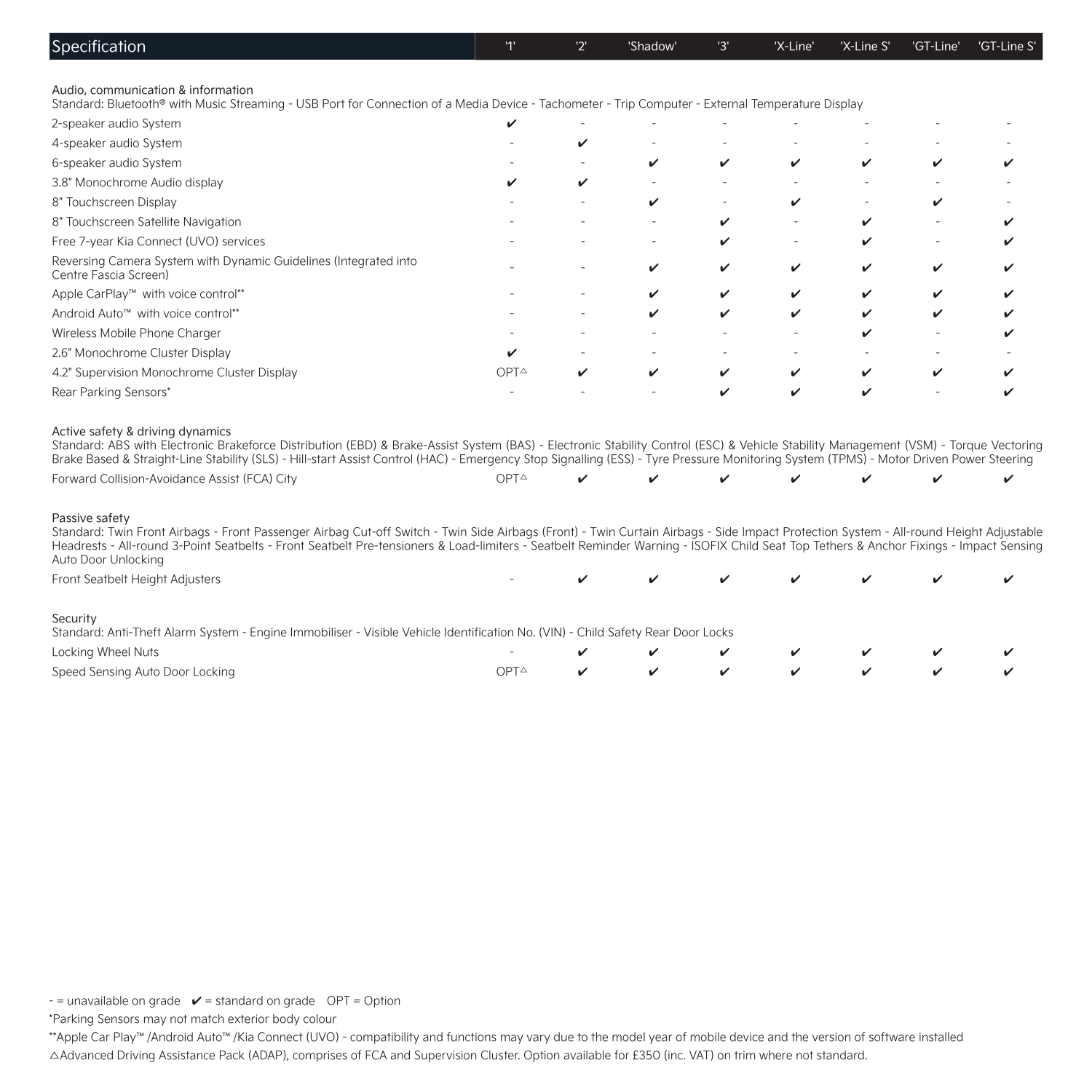| Technical specification                     |                        |                        |                          |                        |                                |
|---------------------------------------------|------------------------|------------------------|--------------------------|------------------------|--------------------------------|
| Engine                                      | 1.0 DPi ISG<br>(66bhp) | 1.0 DPi ISG<br>(66bhp) | 1.0 DPi ISG<br>(66bhp)   | 1.0 DPi ISG<br>(66bhp) | 1.0 T-GDi ISG<br>$(99$ bhp $)$ |
| Number of seats                             | $\overline{4}$         | $\overline{4}$         | 5                        | 5                      | $\overline{4}$                 |
| Drivetrain                                  |                        |                        |                          |                        |                                |
| Cubic capacity                              | 998                    | 998                    | 998                      | 998                    | 998                            |
| Max. power, bhp at rpm                      | 66 / 5,500             | 66 / 5,500             | 66 / 5,500               | 66 / 5,500             | 99 / 4,500                     |
| Max. torque, Nm at rpm                      | 96 / 3,750             | 96 / 3,750             | 96/3,750                 | 96 / 3,750             | 172 / 1,500 - 4,000            |
| 5 speed Manual                              | v                      |                        | v                        |                        | $\checkmark$                   |
| 5 speed AMT                                 | $\sim$                 | v                      | $\overline{\phantom{a}}$ | v                      |                                |
| Gear ratios                                 |                        |                        |                          |                        |                                |
| 1st                                         | 3.545                  | 3.909                  | 3.909                    | 3.909                  | 3.615                          |
| 2 <sub>nd</sub>                             | 1.895                  | 2.056                  | 2.056                    | 2.056                  | 1.955                          |
| 3rd                                         | 1.192                  | 1.269                  | 1.269                    | 1.269                  | 1.207                          |
| 4th                                         | 0.906                  | 0.964                  | 0.964                    | 0.964                  | 0.893                          |
| 5th                                         | 0.744                  | 0.774                  | 0.744                    | 0.774                  | 0.688                          |
| Reverse                                     | 3.636                  | 3.636                  | 3.636                    | 3.636                  | 3.545                          |
| Final Gear Ratio                            | 3.909                  | 4.438                  | 4.235                    | 4.438                  | 3.647                          |
| Suspension & tyres                          |                        |                        |                          |                        |                                |
| Front suspension                            |                        |                        | McPherson Strut          |                        |                                |
| Rear Suspension                             |                        |                        | Trailing arm             |                        |                                |
| 14" tyres                                   | 175/65 R14             | 175/65 R14             |                          |                        |                                |
| 15" tyres                                   | 185/55 R15             | 185/55 R15             |                          |                        |                                |
| 16" tyres                                   | 195/45 R16             | 195/45 R16             | 195/45 R16               | 195/45 R16             | 195/45 R16                     |
| Fuel & SCR                                  |                        |                        |                          |                        |                                |
| Fuel Type                                   | Petrol                 | Petrol                 | Petrol                   | Petrol                 | Petrol                         |
| Fuel tank capacity, litres                  | 35                     | 35                     | 35                       | 35                     | 35                             |
| Regulated emissions                         |                        |                        |                          |                        |                                |
| Carbon Monoxide (mg/km)                     | 290.7                  | 313.2                  | 323.9                    | 313.2                  | 116.4                          |
| Total Hydrocarbons (mg/km)                  | 22.2                   | 29.4                   | 24.6                     | 29.4                   | 18.5                           |
| Nitrogen Oxide (mg/km)                      | 13.2                   | 20.9                   | 11.9                     | 20.9                   | 26                             |
| Total Hydrocarbons + Nitrogen Oxide (mg/km) | ٠                      |                        |                          | ÷,                     |                                |
| Particulate Matter (mg/km)                  |                        |                        |                          |                        | 0.2                            |

### Dimensions (mm)

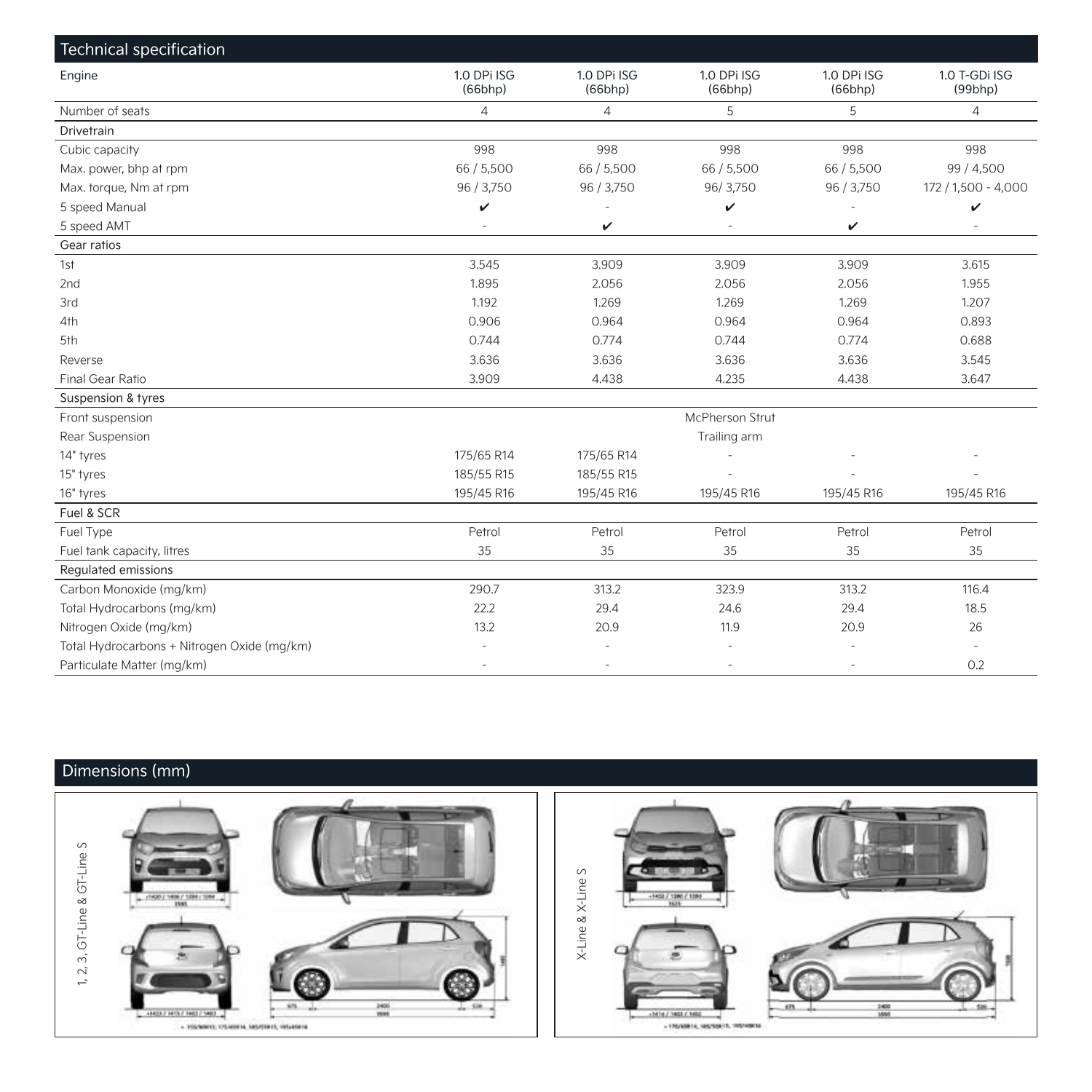| Technical specification |                                                              |                        |                        |                        |                        |                          |  |
|-------------------------|--------------------------------------------------------------|------------------------|------------------------|------------------------|------------------------|--------------------------|--|
| Engine                  |                                                              | 1.0 DPi ISG<br>(66bhp) | 1.0 DPi ISG<br>(66bhp) | 1.0 DPi ISG<br>(66bhp) | 1.0 DPi ISG<br>(66bhp) | 1.0 T-GDi ISG<br>(99bhp) |  |
|                         | WLTP fuel consumption, emissions and performance information |                        |                        |                        |                        |                          |  |
|                         | Maximum speed (mph)                                          | 100                    |                        |                        |                        |                          |  |
|                         | Acceleration 0-60 mph (seconds)                              | 14.1                   |                        |                        |                        |                          |  |
|                         | Fuel Consumption - Low MPG (I/100km)                         | 48.7 (5.8)             |                        |                        |                        |                          |  |
| 14" Wheel<br>'1' Grade  | Fuel Consumption - Medium MPG (I/100km)                      | 62.8(4.5)              |                        |                        |                        |                          |  |
|                         | Fuel Consumption - High MPG (I/100km)                        | 67.3 (4.2)             |                        |                        |                        |                          |  |
|                         | Fuel Consumption - Extra High MPG (I/100km)                  | 53.3(5.3)              |                        |                        |                        |                          |  |
|                         | Fuel Consumption - Combined MPG (I/100km)                    | 58.9 (4.8)             |                        |                        |                        |                          |  |
|                         | Regulated Emission Standard                                  | Euro 6d                |                        |                        |                        |                          |  |
|                         | Carbon Dioxide (CO <sub>2</sub> ) Emissions (g/km)           | 110                    |                        |                        |                        |                          |  |
|                         | Maximum speed (mph)                                          | 100                    |                        |                        |                        |                          |  |
|                         | Acceleration 0-60 mph (seconds)                              | 14.1                   |                        |                        |                        |                          |  |
|                         | Fuel Consumption - Low MPG (I/100km)                         | <b>TBC</b>             |                        |                        |                        |                          |  |
| 14" Wheel<br>Grade ADAP | Fuel Consumption - Medium MPG (I/100km)                      | <b>TBC</b>             |                        |                        |                        |                          |  |
|                         | Fuel Consumption - High MPG (I/100km)                        | TBC                    |                        |                        |                        |                          |  |
|                         | Fuel Consumption - Extra High MPG (I/100km)                  | TBC                    |                        |                        |                        |                          |  |
| $\frac{1}{2}$           | Fuel Consumption - Combined MPG (I/100km)                    | <b>TBC</b>             |                        |                        |                        |                          |  |
|                         | Regulated Emission Standard                                  | Euro 6d                |                        |                        |                        |                          |  |
|                         | Carbon Dioxide (CO <sub>2</sub> ) Emissions (q/km)           | <b>TBC</b>             |                        |                        |                        |                          |  |
|                         | Maximum speed (mph)                                          | 100                    | 99                     |                        |                        |                          |  |
|                         | Acceleration 0-60 mph (seconds)                              | 14.1                   | 16.6                   |                        |                        |                          |  |
|                         | Fuel Consumption - Low MPG (I/100km)                         | 48.7 (5.8)             | 44.1(6.4)              |                        |                        |                          |  |
| 14" Wheel<br>2' Grade   | Fuel Consumption - Medium MPG (I/100km)                      | 62.8(4.5)              | 58.9 (4.8)             |                        |                        |                          |  |
|                         | Fuel Consumption - High MPG (I/100km)                        | 67.3 (4.2)             | 64.2(4.4)              |                        |                        |                          |  |
|                         | Fuel Consumption - Extra High MPG (I/100km)                  | 53.3 (5.3)             | 50.4(5.6)              |                        |                        |                          |  |
|                         | Fuel Consumption - Combined MPG (I/100km)                    | 58.9 (4.8)             | 54.3 (5.2)             |                        |                        |                          |  |
|                         | Regulated Emission Standard                                  | Euro 6d                | Euro 6d                |                        |                        |                          |  |
|                         | Carbon Dioxide (CO <sub>2</sub> ) Emissions (g/km)           | 110                    | 118                    |                        |                        |                          |  |
|                         | Maximum speed (mph)                                          | 100                    |                        |                        |                        |                          |  |
|                         | Acceleration 0-60 mph (seconds)                              | 14.1                   |                        |                        |                        |                          |  |
|                         | Fuel Consumption - Low MPG (I/100km)                         | 47.9 (5.9)             |                        |                        |                        |                          |  |
|                         | Fuel Consumption - Medium MPG (I/100km)                      | 61.4(4.6)              |                        |                        |                        |                          |  |
| 15" Wheel<br>Shadow"    | Fuel Consumption - High MPG (I/100km)                        | 65.7(4.3)              |                        |                        |                        |                          |  |
|                         | Fuel Consumption - Extra High MPG (I/100km)                  | 52.3(5.4)              |                        |                        |                        |                          |  |
|                         | Fuel Consumption - Combined MPG (I/100km)                    | 57.6 (4.9)             |                        |                        |                        |                          |  |
|                         | Regulated Emission Standard                                  | Euro 6D                |                        |                        |                        |                          |  |
|                         | Carbon Dioxide (CO <sub>2</sub> ) Emissions (g/km)           | 112                    |                        |                        |                        |                          |  |
|                         | Maximum speed (mph)                                          | 100                    | 99                     |                        |                        |                          |  |
|                         | Acceleration 0-60 mph (seconds)                              | 14.1                   | 16.6                   |                        |                        |                          |  |
|                         | Fuel Consumption - Low MPG (I/100km)                         | 47.9 (5.9)             | 43.5(6.5)              |                        |                        |                          |  |
| Wheel<br>3              | Fuel Consumption - Medium MPG (I/100km)                      | 61.4(4.6)              | 57.6 (4.9)             |                        |                        |                          |  |
|                         | Fuel Consumption - High MPG (I/100km)                        | 65.7(4.3)              | 62.8(4.5)              |                        |                        |                          |  |
| $\mathbb{E}^n$          | Fuel Consumption - Extra High MPG (I/100km)                  | 52.3(5.4)              | 49.6 (5.7)             |                        |                        |                          |  |
|                         | Fuel Consumption - Combined MPG (I/100km)                    | 57.6 (4.9)             | 53.3(5.3)              |                        |                        |                          |  |
|                         | Regulated Emission Standard                                  | Euro 6d                | Euro 6d                |                        |                        |                          |  |
|                         | Carbon Dioxide (CO2) Emissions (g/km)                        | 112                    | 119                    |                        |                        |                          |  |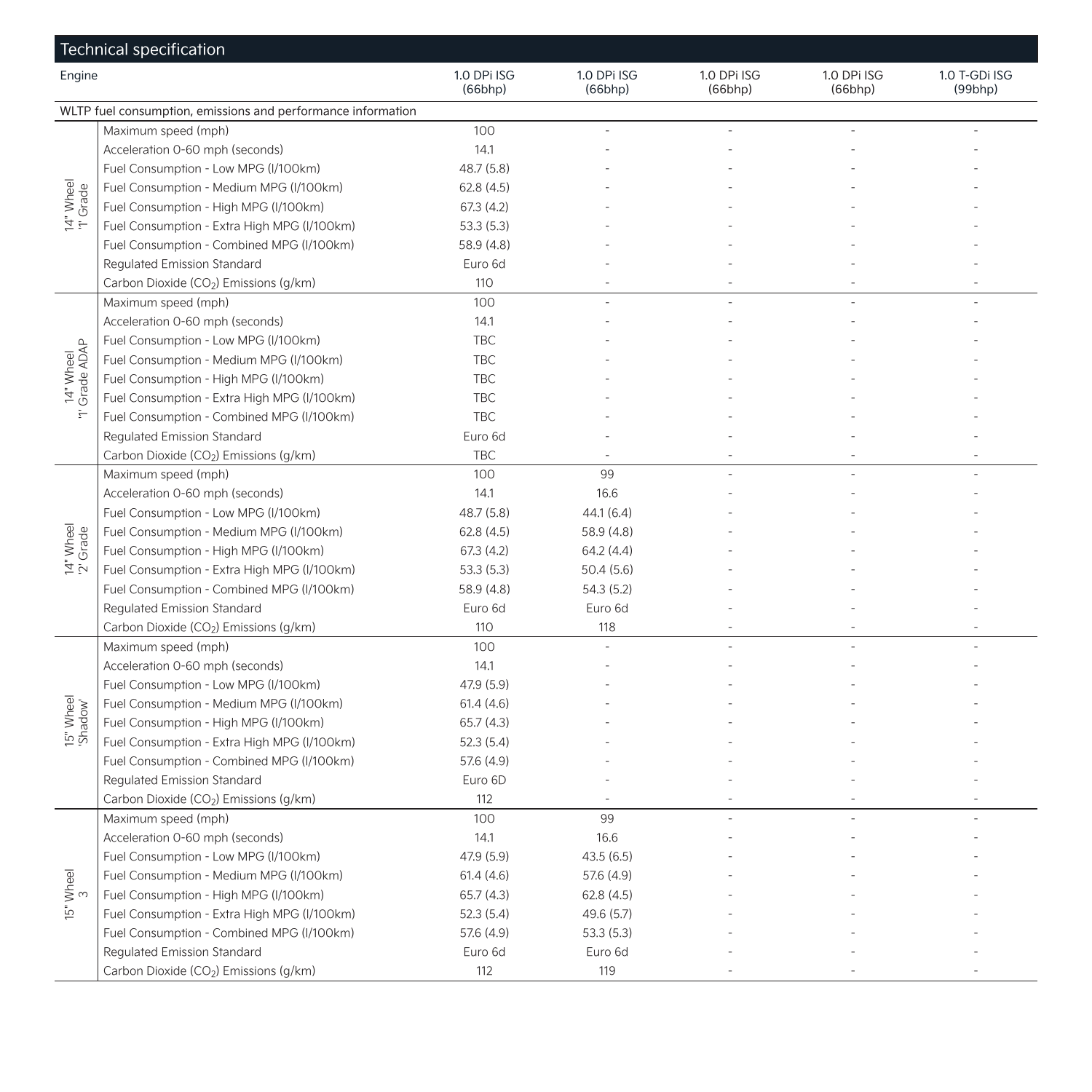|                        | Technical specification                                  |                        |                        |                        |                        |                          |
|------------------------|----------------------------------------------------------|------------------------|------------------------|------------------------|------------------------|--------------------------|
| Engine                 |                                                          | 1.0 DPi ISG<br>(66bhp) | 1.0 DPi ISG<br>(66bhp) | 1.0 DPi ISG<br>(66bhp) | 1.0 DPi ISG<br>(66bhp) | 1.0 T-GDi ISG<br>(99bhp) |
|                        | Maximum speed (mph)                                      | 100                    | 99                     |                        |                        | 112                      |
|                        | Acceleration 0-60 mph (seconds)                          | 14.1                   | 16.6                   |                        |                        | 9.9                      |
|                        | Fuel Consumption - Low MPG (I/100km)                     | 47.1 (6.0)             | 43.5(6.5)              |                        |                        | 42.2(6.7)                |
| 16" Wheel<br>GT-Line   | Fuel Consumption - Medium MPG (I/100km)                  | 60.1(4.7)              | 56.5(5.0)              |                        |                        | 57.6 (4.9)               |
|                        | Fuel Consumption - High MPG (I/100km)                    | 65.7 (4.3)             | 61.4(4.6)              |                        |                        | 64.2 (4.4)               |
|                        | Fuel Consumption - Extra High MPG (I/100km)              | 51.4(5.5)              | 47.9 (5.9)             |                        |                        | 49.6 (5.7)               |
|                        | Fuel Consumption - Combined MPG (I/100km)                | 55.4 (5.1)             | 52.3(5.4)              |                        |                        | 53.3(5.3)                |
|                        | Regulated Emission Standard                              | Euro 6d                | Euro 6d                |                        |                        | Euro 6d                  |
|                        | Carbon Dioxide (CO2) Emissions (q/km)                    | 115                    | 122                    |                        |                        | 119                      |
|                        | Maximum speed (mph)                                      |                        |                        |                        |                        | 112                      |
|                        | Acceleration 0-60 mph (seconds)                          |                        |                        |                        |                        | 9.9                      |
|                        | Fuel Consumption - Low MPG (I/100km)                     |                        |                        |                        |                        | 42.2(6.7)                |
|                        | Fuel Consumption - Medium MPG (I/100km)                  |                        |                        |                        |                        | 57.6 (4.9)               |
| 16" Wheel<br>GT-Line S | Fuel Consumption - High MPG (I/100km)                    |                        |                        |                        |                        | 64.2(4.4)                |
|                        | Fuel Consumption - Extra High MPG (I/100km)              |                        |                        |                        |                        | 49.6 (5.7)               |
|                        | Fuel Consumption - Combined MPG (I/100km)                |                        |                        |                        |                        | 53.3(5.3)                |
|                        | Regulated Emission Standard                              |                        |                        |                        |                        | Euro 6d                  |
|                        | Carbon Dioxide (CO <sub>2</sub> ) Emissions (g/km)       |                        |                        |                        |                        | 120                      |
|                        | Maximum speed (mph)                                      |                        |                        | 100                    | 99                     |                          |
|                        | Acceleration 0-60 mph (seconds)                          |                        |                        | 14.1                   | 16.6                   |                          |
|                        | Fuel Consumption - Low MPG (I/100km)                     |                        |                        | 46.3(6.1)              | 43.5(6.5)              |                          |
| 16" Wheel<br>X-Line    | Fuel Consumption - Medium MPG (I/100km)                  |                        |                        | 56.5(5)                | 56.5(5)                |                          |
|                        | Fuel Consumption - High MPG (I/100km)                    |                        |                        | 61.4(4.6)              | 61.4(4.6)              |                          |
|                        | Fuel Consumption - Extra High MPG (I/100km)              |                        |                        | 47.9 (5.9)             | 47.1(6.0)              |                          |
|                        | Fuel Consumption - Combined MPG (I/100km)                |                        |                        | 52.3(5.4)              | 52.3(5.4)              |                          |
|                        | Regulated Emission Standard                              |                        |                        | Euro 6d                | Euro 6d                |                          |
|                        | Carbon Dioxide (CO2) Emissions (q/km)                    |                        |                        | 122                    | 123                    |                          |
|                        | Maximum speed (mph)                                      |                        |                        | 100                    | 99                     |                          |
|                        | Acceleration 0-60 mph (seconds)                          |                        |                        | 14.1                   | 16.6                   |                          |
|                        | Fuel Consumption - Low MPG (I/100km)                     |                        |                        | 45.6 (6.2)             | 43.5(6.5)              |                          |
|                        | Fuel Consumption - Medium MPG (I/100km)                  |                        |                        | 56.5(5)                | 56.5(5)                |                          |
| 16" Wheel<br>X-Line S  | Fuel Consumption - High MPG (I/100km)                    |                        |                        | 60.1(4.7)              | 61.4(4.6)              |                          |
|                        | Fuel Consumption - Extra High MPG (I/100km)              |                        |                        | 47.9 (5.9)             | 47.1(6)                |                          |
|                        | Fuel Consumption - Combined MPG (I/100km)                |                        |                        | 52.3(5.4)              | 52.3(5.4)              |                          |
|                        | Regulated Emission Standard                              |                        |                        | Euro 6d                | Euro 6d                |                          |
|                        | Carbon Dioxide (CO <sub>2</sub> ) Emissions (g/km)       |                        |                        | 122                    | 123                    |                          |
|                        | Vehicle weight & capacity information                    |                        |                        |                        |                        |                          |
|                        | Gross vehicle weight                                     | 1,320                  | 1,320                  | 1,405                  | 1,400                  | 1,375                    |
| Kerb weight            |                                                          | 974                    | 977                    | 978                    | 981                    | 1,030                    |
|                        | Gross train weight                                       | N/A                    | N/A                    | N/A                    | N/A                    | N/A                      |
|                        | Maximum braked trailer weight                            | N/A                    | N/A                    | N/A                    | N/A                    | N/A                      |
|                        | Maximum tow ball weight                                  | N/A                    | N/A                    | N/A                    | N/A                    | N/A                      |
|                        | Luggage compartment capacity, rear seats upright, litres | 255                    | 255                    | 255                    | 255                    | 255                      |
|                        | Luggage compartment capacity, rear seats folded, litres  | 1,010                  | 1,010                  | 1,010                  | 1,010                  | 1,010                    |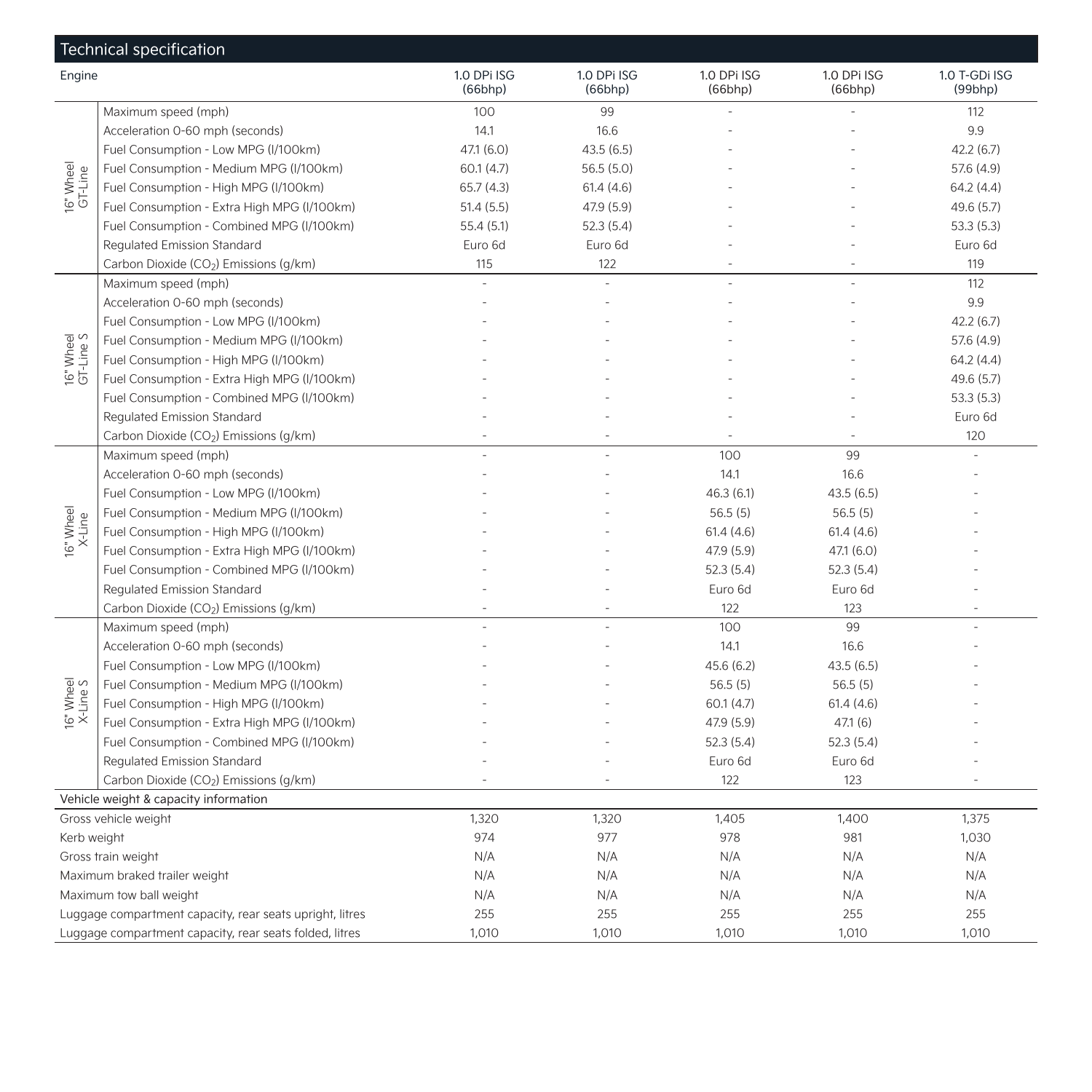| Technical specification  |                          |                        |                                                  |                          |                          |
|--------------------------|--------------------------|------------------------|--------------------------------------------------|--------------------------|--------------------------|
| Engine                   | 1.0 DPi ISG<br>(66bhp)   | 1.0 DPi ISG<br>(66bhp) | 1.0 DPi ISG<br>(66bhp)                           | 1.0 DPi ISG<br>(66bhp)   | 1.0 T-GDi ISG<br>(99bhp) |
| Vehicle insurance groups |                          |                        |                                                  |                          |                          |
| 111                      |                          |                        | ۰                                                |                          |                          |
| '2'                      |                          |                        | $\overline{\phantom{a}}$                         |                          |                          |
| 'Shadow'                 |                          |                        | $\overline{\phantom{a}}$                         | ۰                        |                          |
| '3'                      |                          |                        | $\overline{\phantom{a}}$                         | $\overline{\phantom{a}}$ |                          |
| 'GT-Line & GT-Line S'    |                          |                        | $\overline{\phantom{a}}$                         | $\overline{\phantom{a}}$ | 11                       |
| X-Line                   |                          |                        | 4                                                |                          |                          |
| X-Line S'                | $\overline{\phantom{a}}$ | ۰                      |                                                  |                          | $\overline{\phantom{a}}$ |
| Service intervals        |                          |                        |                                                  |                          |                          |
|                          |                          |                        | 12 months / 10,000 miles, whichever comes sooner |                          |                          |



## Kia Warranty

Over the years, Kia has become one of the most successful car manufacturers in Europe. The key to our success? We give our customers that little bit extra: better service by qualified technicians, regular product innovation and superior warranty coverage.

### 7 Year vehicle warranty

Our high quality standards are what make superior warranty coverage possible: 3 years / unlimited mileage and 4-7 years / 100,000 mile manufacturer's warranty. For full warranty coverage including terms and exclusions please refer to your Kia dealer.

#### 12 Year anti-perforation warranty

Your Picanto comes with a 12 year/ unlimited mileage anti-perforation warranty. A bodywork inspection is required every two years, for which a charge may apply.